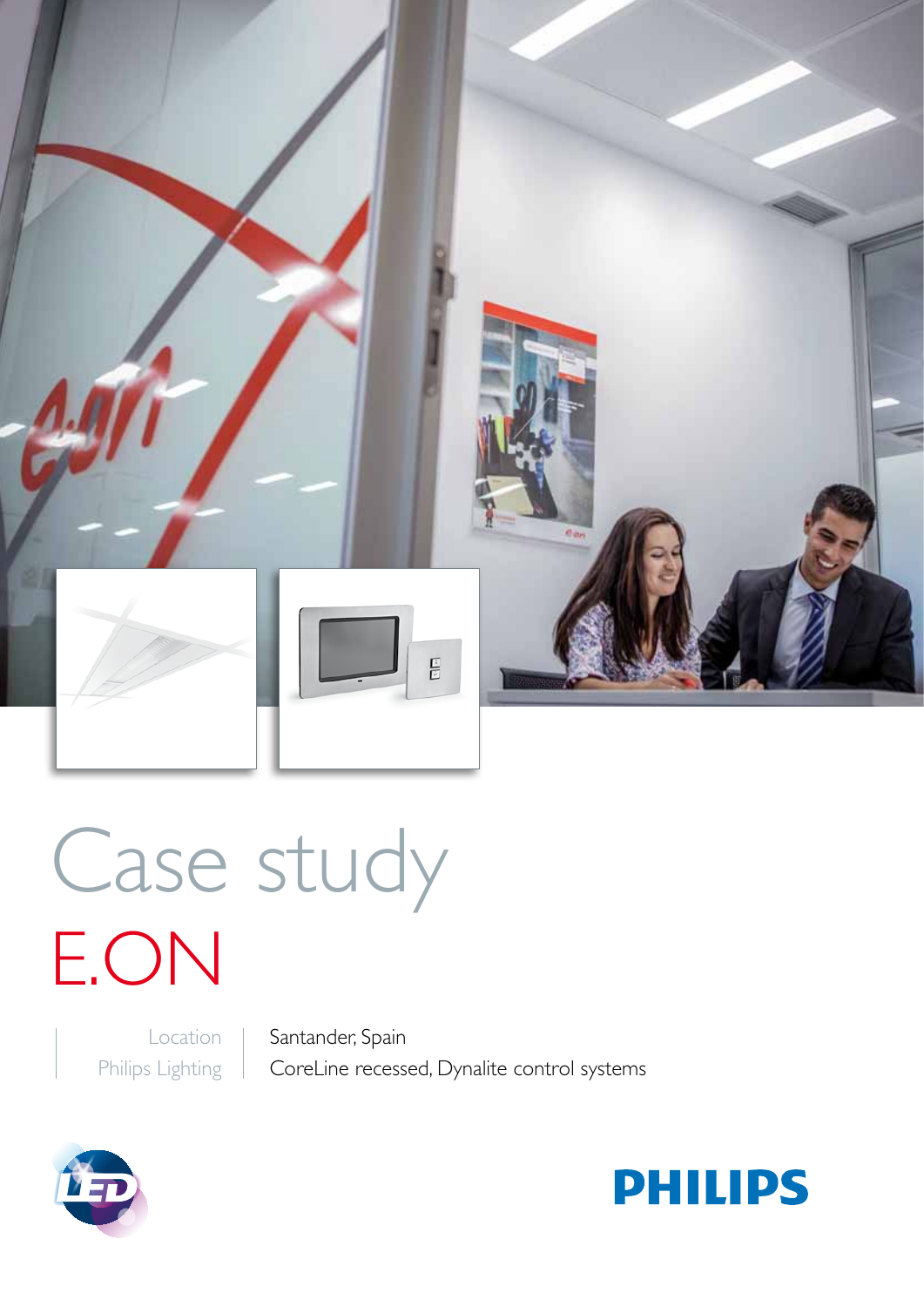

"Our aim was to fit our offices in Santander with the most advanced, most efficient and best quality lighting technology on the market. Supported by Philips, we have taken a step forward by configuring the workspaces of tomorrow."

Ramsés Garrote, E.ON Project Manager

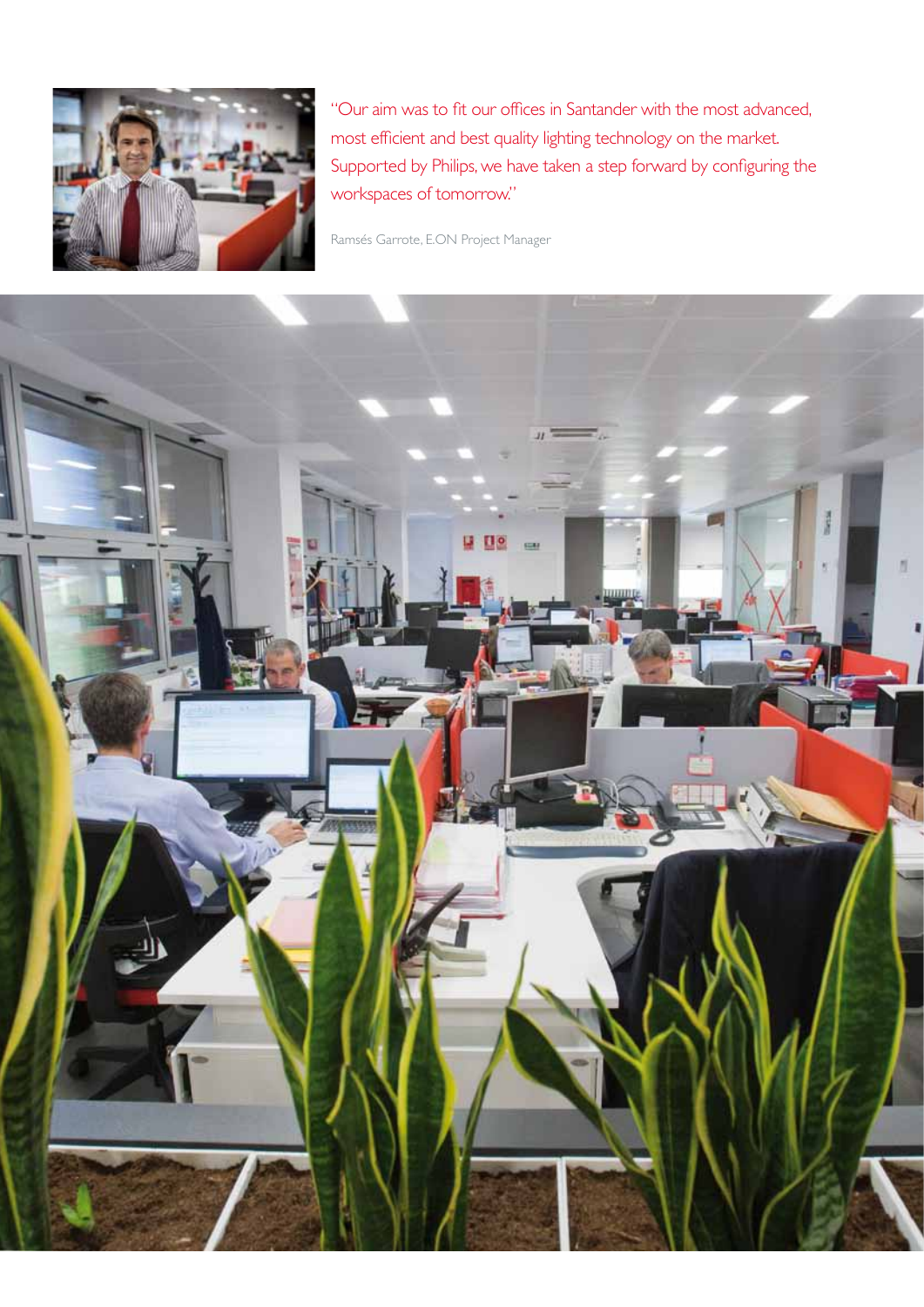Maximum energy efficiency through an ESCO model thanks to LED lighting and advanced control systems



# Project info

### Customer E.ON Location

Santander, Spain

Philips products

- CoreLine recessed
- Dynalite control system

#### Project manager

Ramsés Garrote, E.ON Project Manager

#### **Results**

• Maximum cost savings on energy and maintenance

• Optimal lighting which creates an exclusive and extremely pleasant environment with excellent uniformity to improve the well-being of students and employees

# **Background**

E.ON is an international power and gas company - generating electricity, and retailing power and gas. It's aim is to deliver cleaner and better energy by offering innovative energy services and technologies tailored to meet his customers' needs, and help people become energy fit.

# The challenge

E.ON Spain moved their head office from its historical headquarters in Santander's city centre, to the new PCTCAN Cantabria business park. Their aim for this building was for great design and appearance, but also for maximum energy efficiency in its facilities. To accomplish a project entirely with LED technology instead of conventional lighting, without increasing the cost of investment, the multinational decided to implement an energy service model (ESCO) in its building. This model is based on applying energy-saving measures, and lighting is the perfect partner for this, thanks to its high potential for reducing energy consumption, the ease of updating the existing systems and the drastic reduction in maintenance costs that can be achieved.

# The solution

The use of LED luminaires combined with advanced control systems made it possible to achieve energy savings of more than 70% compared with other types of luminaires and more basic control systems. The building benefits from the latest developments in LED lighting;

recessed luminaires and downlights for illuminating open spaces, offices, communal areas and toilets. All of the provisions of the latest lighting standards have been firmly fulfilled in terms of lighting levels and quality, uniformity of light distribution in rooms and glare limit values according to the activity. They easily exceeded the minimum requirements for lighting control and enable customised atmospheres and maximum energy savings. These solutions enable maximum use of natural light and rationalised, ergonomic use of artificial light through presence detection, dimming and switching off lighting in accordance with criteria for safety, security, activity and comfort.

## **Benefits**

Philips offered an extended guarantee service for the lighting solutions used, over the entire period of the agreement made between the end user and the ESCO. In this project, both the customer and the energy service company can use the installed management software to check the realised savings whenever they like. To the great satisfaction of E.ON, energy savings of more than 83% are being achieved, leading to reduced energy bills. Furthermore, this has resulted in a significant reduction in  $\mathsf{CO}_2$  emissions, making this building the first in the region to be awarded a Class A energy certificate rating. "In view of the results, E.ON Spain is going to work on installing LED technology with controls in its other buildings", commented Ramsés Garrote, E.ON Project Manager.